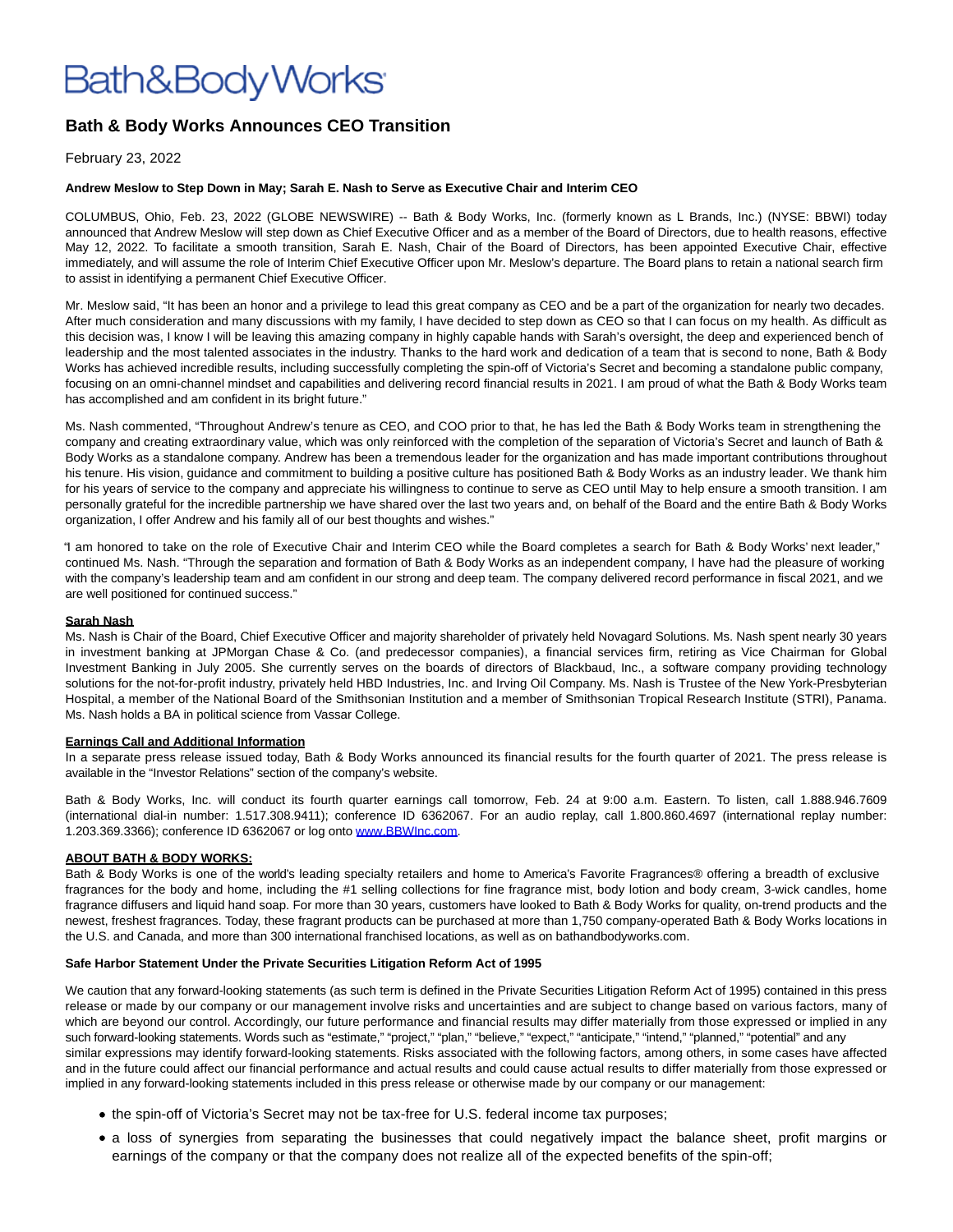- general economic conditions, inflation, consumer confidence, consumer spending patterns and market disruptions including pandemics or significant health hazards, severe weather conditions, natural disasters, terrorist activities, financial crises, political crises or other major events, or the prospect of these events;
- the coronavirus (COVID-19) global pandemic has had and is expected to continue to have an adverse effect on our business and results of operations;
- the seasonality of our business;
- divestitures or other dispositions and related operations and contingent liabilities from businesses that we have divested;
- difficulties arising from turnover in company leadership or other key positions;
- our ability to attract, develop and retain qualified associates and manage labor-related costs;
- the dependence on mall traffic and the availability of suitable store locations on appropriate terms;
- our ability to grow through new store openings and existing store remodels and expansions;
- our ability to successfully operate and expand internationally and related risks;
- our independent franchise, license and wholesale partners;
- our direct channel businesses;
- our ability to protect our reputation and our brand images;
- our ability to attract customers with marketing, advertising and promotional programs;
- our ability to maintain, enforce and protect our trade names, trademarks and patents;
- the highly competitive nature of the retail industry and the segments in which we operate;
- consumer acceptance of our products and our ability to manage the life cycle of our brands, keep up with fashion trends, develop new merchandise and launch new product lines successfully;
- our ability to source, distribute and sell goods and materials on a global basis, including risks related to:
	- political instability, environmental hazards or natural disasters;
	- significant health hazards or pandemics, which could result in closed factories and/or stores, reduced workforces, scarcity of raw materials, and scrutiny or embargoing of goods produced in impacted areas;
	- o duties, taxes and other charges;
	- o legal and regulatory matters;
	- o volatility in currency exchange rates;
	- o local business practices and political issues;
	- o delays or disruptions in shipping and transportation and related pricing impacts;
	- o disruption due to labor disputes; and
	- changing expectations regarding product safety due to new legislation;
- our geographic concentration of vendor and distribution facilities in central Ohio;
- $\bullet$  fluctuations in foreign currency exchange rates;
- the ability of our vendors to deliver products in a timely manner, meet quality standards and comply with applicable laws and regulations;
- fluctuations in product input costs, including those caused by inflation;
- our ability to adequately protect our assets from loss and theft;
- fluctuations in energy costs, including those caused by inflation;
- increases in the costs of mailing, paper, printing or other order fulfillment logistics;
- claims arising from our self-insurance;
- our and our third-party service providers' ability to implement and maintain information technology systems and to protect associated data;
- our ability to maintain the security of customer, associate, third-party and company information;
- stock price volatility;
- our ability to pay dividends and related effects;
- the anticipated timing of our share repurchases under existing share repurchase authorizations and the anticipated impact thereof on our financial performance and liquidity;
- shareholder activism matters;
- our ability to maintain our credit ratings;